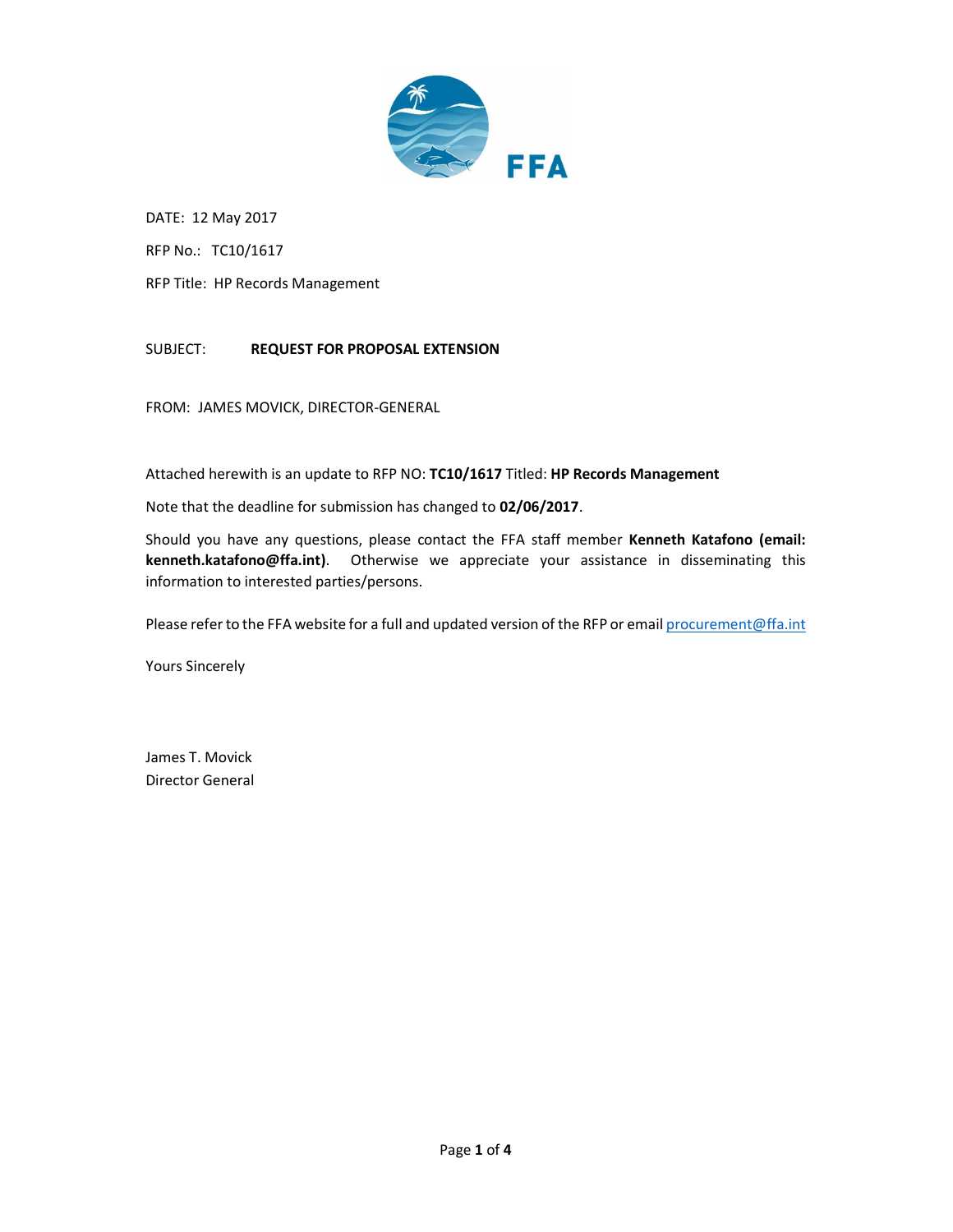

# REQUEST FOR PROPOSALS RFP No: TC 10/1617 SUPPLY (AND INSTALLATION) OF HEWLETT PACKARD ENTERPRISE CONTENT MANAGER SOFTWARE

# **BACKGROUND**

The Pacific Islands Forum Fisheries Agency (FFA) is strengthening its' Records Management (RM) capability to better meet the needs of the Secretariat, its Members, and Partners.

# FFA'S REQUIREMENTS

As part of this effort, FFA will introduce an Electronic Document and Records Management System (EDRMS) to complement its' RM policies and procedures. It is expected that the EDRMS will:

- a) Enable or aid efficient business practices;
- b) Be relatively simple and easy to use but at the same time protect sensitive and confidential information - ensuring accessibility, usability, and security;
- c) Support a single, standard file classification system;
- d) Support document and records management tasks, including
	- i. conversion of hardcopy to electronic via scanning,
	- ii. management of hardcopy and electronic documents, and
	- iii. management of existing hardcopy records;
- e) Save records and documents in their native format (as much as possible);
- f) Enable the identification and management of vital records;
- g) Be able to be monitored and be auditable; and
- h) Comply with the International Standard for records management AS ISO 15489. (Optional)

#### **Objectives**

FFA invites interested parties to bid for the supply and installation of the Hewlett Packard Enterprise (HPE) Content Manager software.

#### Supply of HPE Content Manager Software

The HPE Content Manager software must meet the following requirements:

- a) Must include a Training and Production environment
- b) Latest version of HPE Content Manager software
- c) Base Edition (inclusive of 2 Named user licenses for Records Manager/Administrator and Records Coordinator)
- d) 31 x Named User licenses for the following user types:
	- i. 2 x Records Manager/Administrator
	- ii. 14 x Records Coordinator
	- iii. 15 x Knowledge Worker
- e) 500k Objects Volume Package
- f) 1 year standard HP support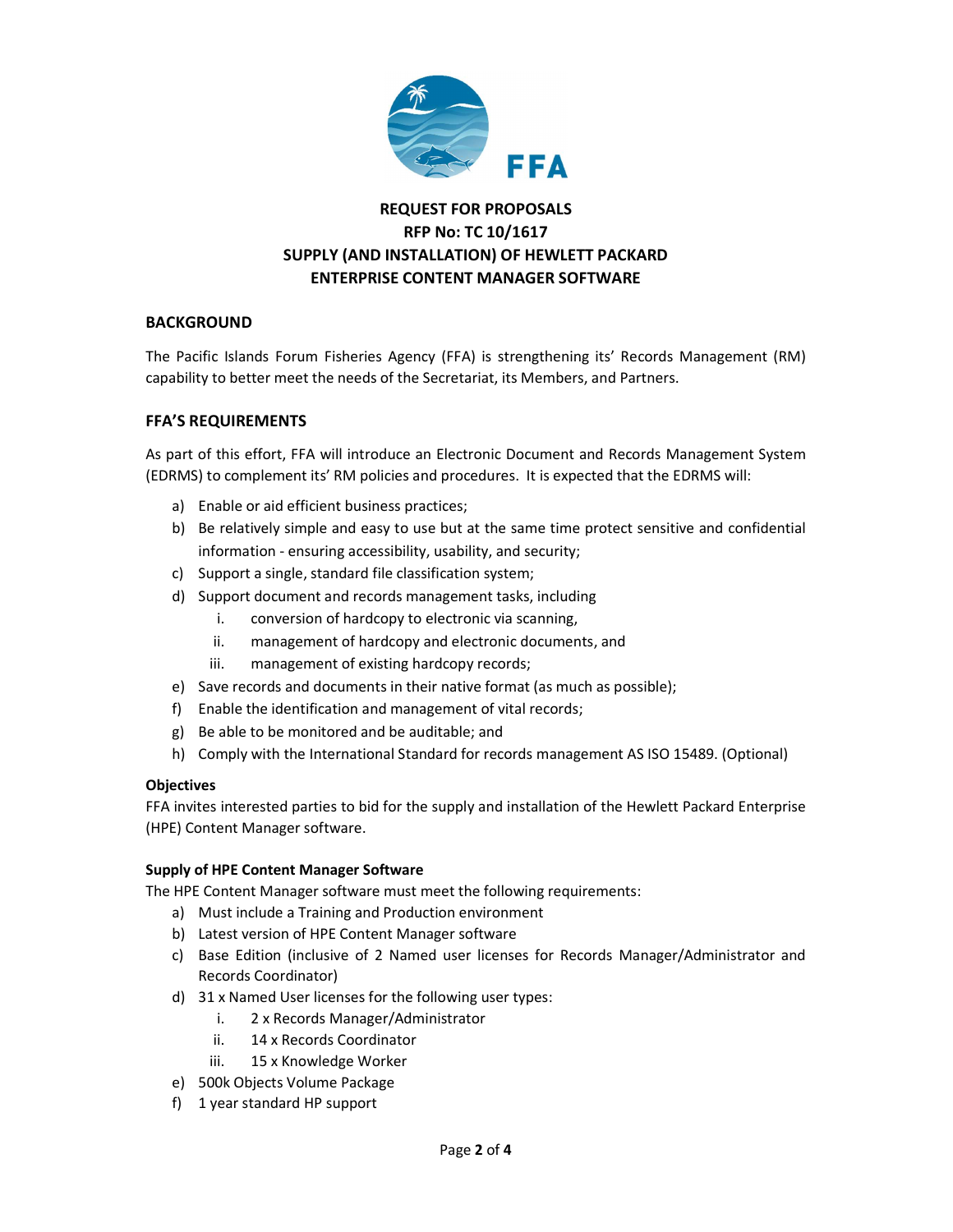## Installation

FFA requires the installation of HPE Content Manager in the Secretariat's managed computing environment preferably within six (6) weeks, or a mutually agreed period, following the appointment of the winning bidder. The software installation will include:

- a) Installation of the HPE Content Manager in the Training and Production environments
- b) Installation of the Desktop and/or Web clients for select users
- c) Integration with Active Directory for Domain Authentication
- d) Integration with MS Office including Outlook, Word, Excel, and PowerPoint
- e) Integration with email capture and send
- f) Google app authentication (Optional)

It is expected that the installer will work closely with FFA ICT staff including providing detailed explanations and resources used to install HPE Content Manager. Technical documentation for the installation of HPE Content Manager must be provided.

## Tender Evaluation Criteria

All bids shall be evaluated using a two stage procedure with evaluation of the technical proposal being completed prior to any financial proposal being reviewed and compared.

Bidders are required to submit their financial proposal as a separate document.

#### Technical Proposal

The criteria against which proposals will be assessed include the following:

| <b>Selection Criteria</b>                                                           | Percentage |
|-------------------------------------------------------------------------------------|------------|
| Experience                                                                          | 40%        |
| Proven capability in undertaking similar type of assignment (reference<br>$\bullet$ |            |
| or testimonial required)                                                            |            |
| Timeframe                                                                           | 40%        |
| Bidders should include details of timing to acquire the software and<br>$\bullet$   |            |
| must include an installation schedule noting FFA's deadline                         |            |
| Support                                                                             | 20%        |
| Range of after-sales support to aid FFA's RM requirements<br>$\bullet$              |            |

#### Financial Proposal

Price is to be submitted as a separate document and may be quoted in United States Dollars (USD) or Solomon Dollars (SBD).

# CLOSING DATE OF PROPOSAL

Tenders must be received by the 2<sup>nd</sup> June 2017. Tenders should be addressed to: FFA Tender Committee Forum Fisheries Agency (FFA) TC 10/1617 HPE Content Manager PO Box 629 Honiara

OR

Emailed to: procurement@ffa.int with the subject line: TC10/1617 HPE Content Manager.